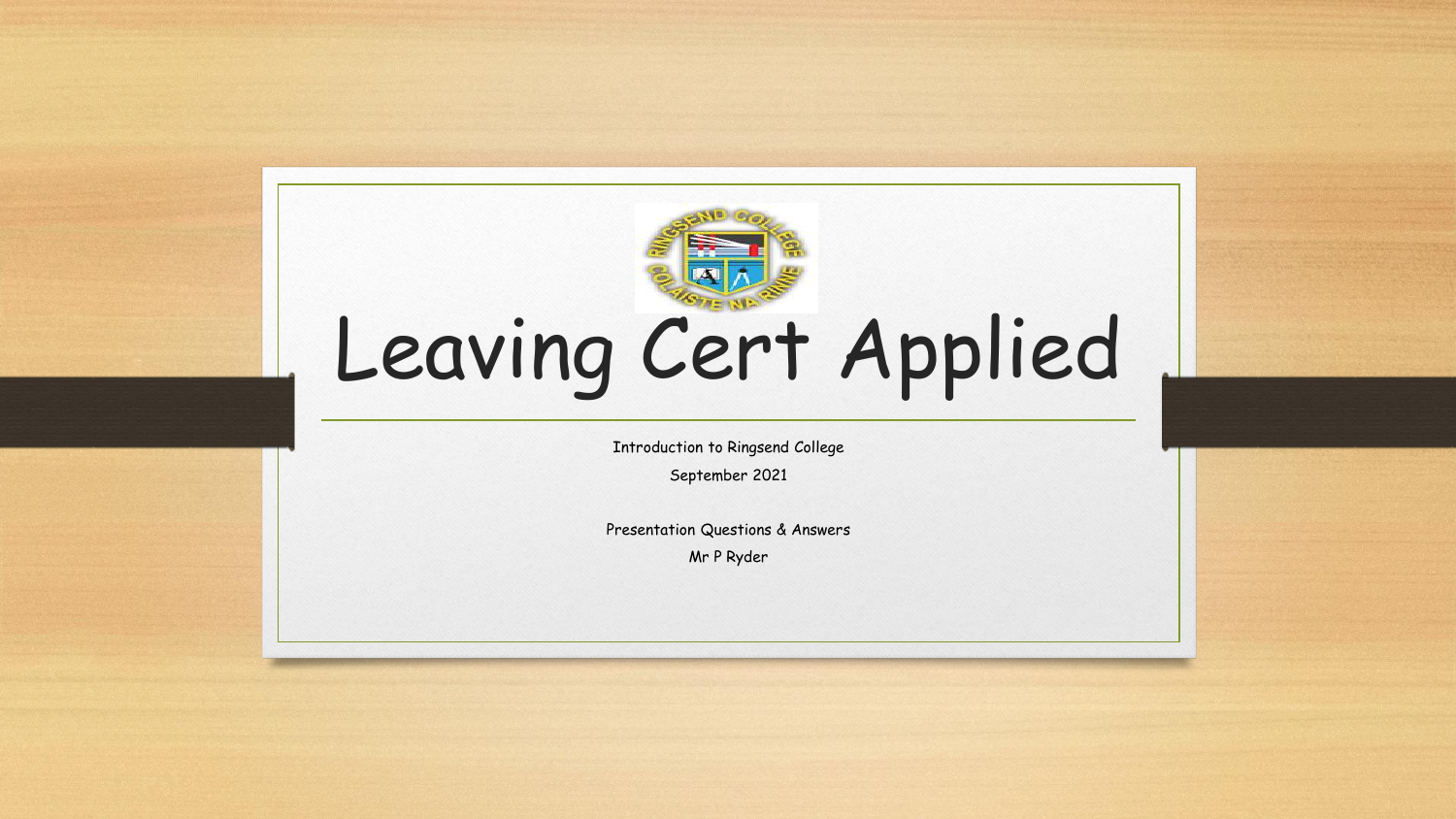## Course description

**Leaving Cert LCA** 

- 4 Sessions over 2 yrs.
- 200 credits
- Continuous assessment [Key Assignments / Tasks]
- 90% Attendance
- Work Experience
- Qualification stepping stone to college PLC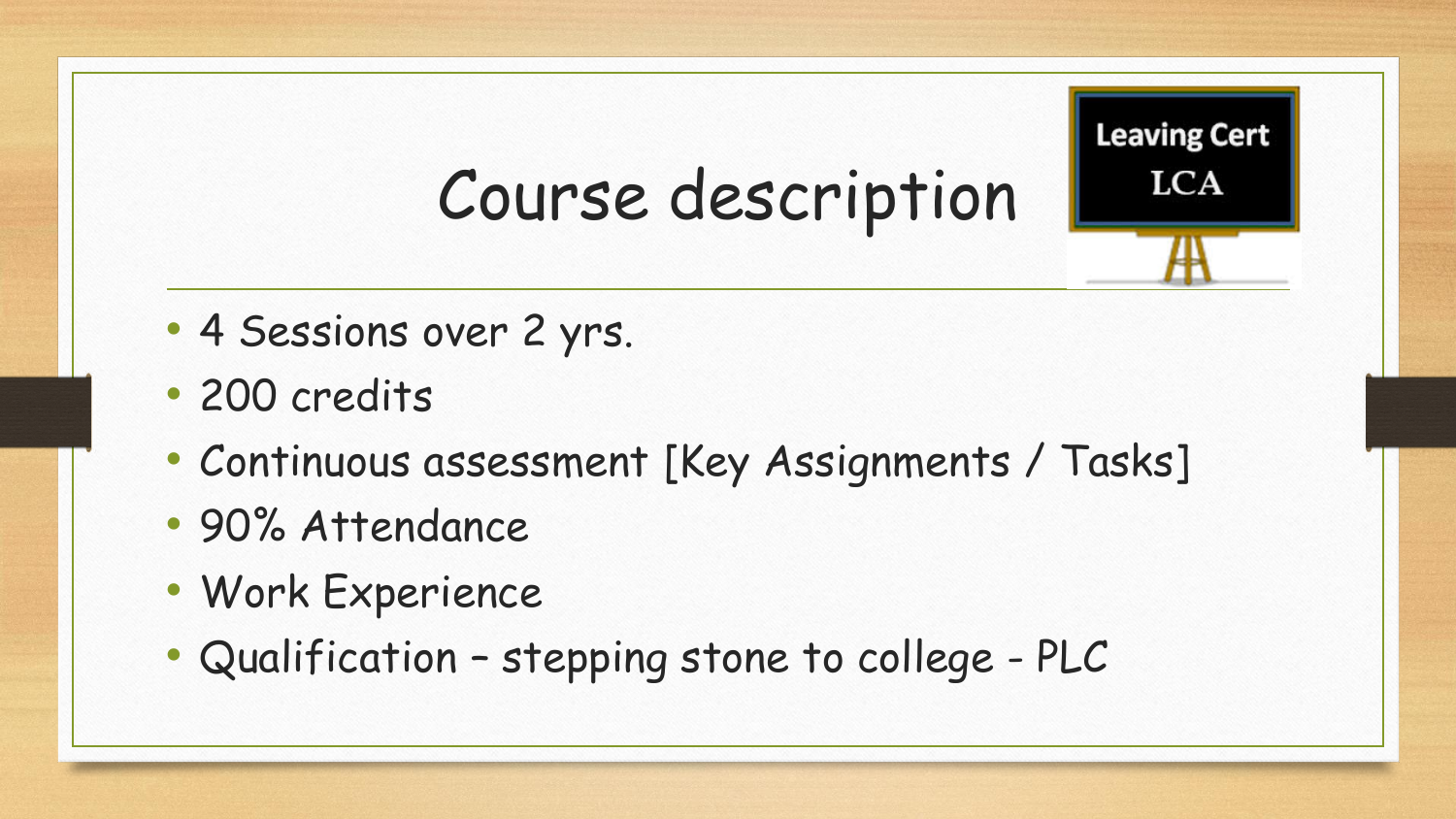#### Session breakdown

- Session I: August Christmas [K.A. and 1 Task deadlines]
- Session II: January May [K.A. and 2 Tasks deadlines]

- Session III: August Christmas [ K.A. and 2 Tasks]
- Session IV: January May [K.A. and 2 Tasks]
- June 2023: State examination in 7 subjects



5th Year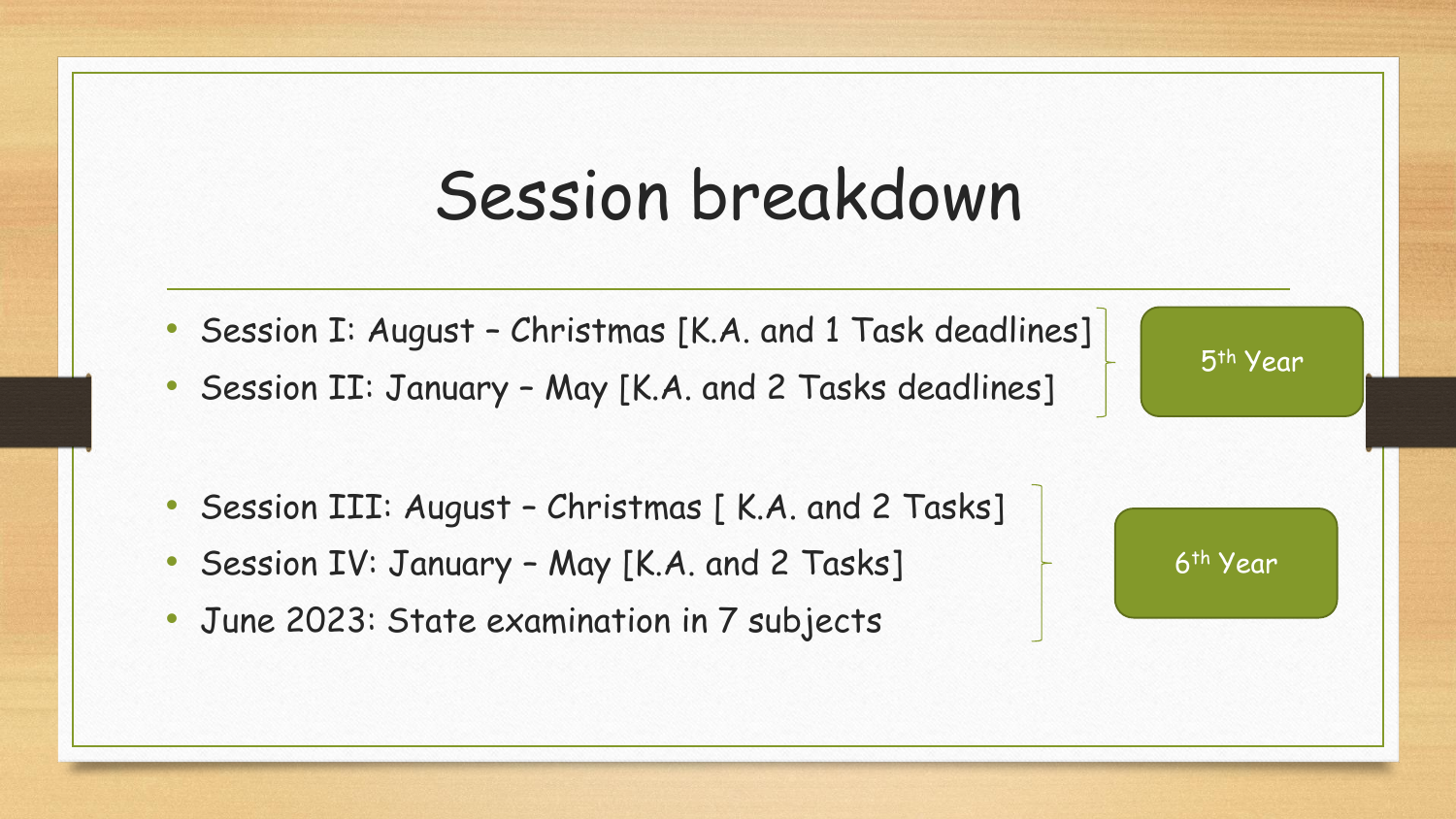#### What are credits?

- Credits are what you will be awarded for LCA course work that is completed and submitted
- **200 credits in total for the 2 yrs.:**

62 credits – 31% - Ongoing attendance, class work and assignments

70 credits – 35% - 7 Student Tasks (Project work) 68 credits – 34% - 7 Final Examinations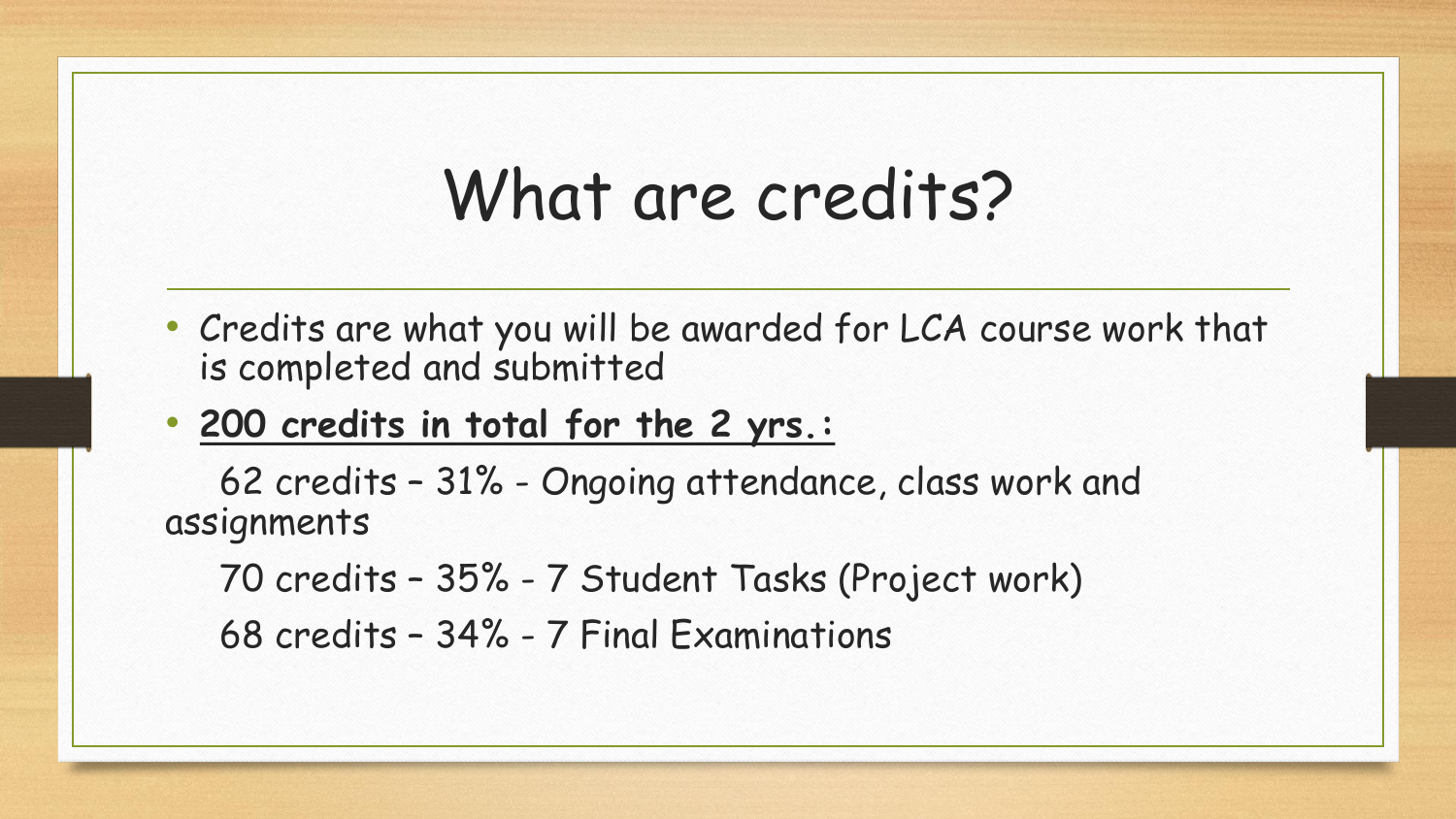# Key Assignments



- Each subject contains modules that must be completed over two years.
- Each module contains key assignments that must be done in order for student to receive their credits.
- Teacher retains key assignments in student folder and hands into coordinator for inspection.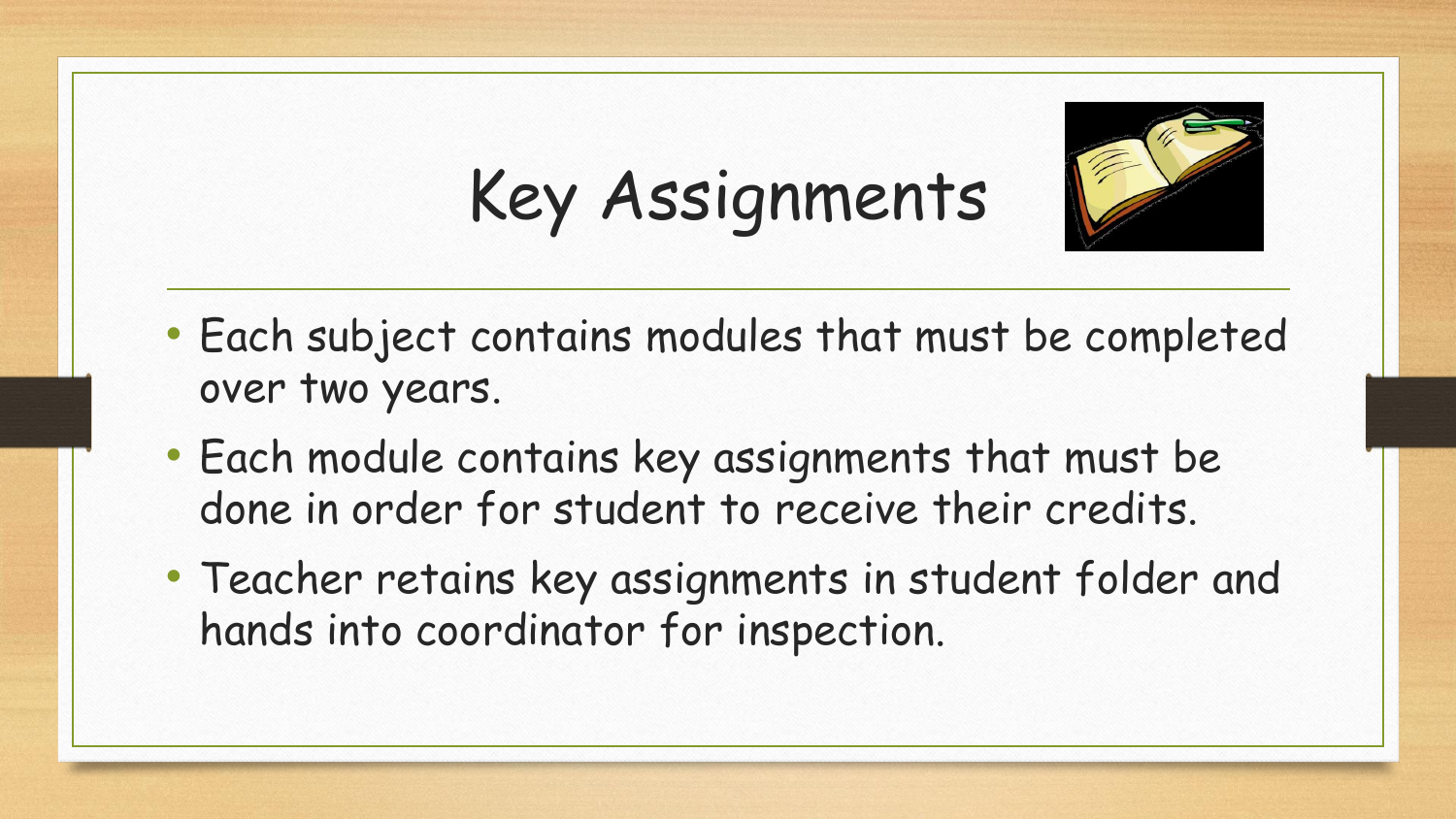### Attendance



- Students must have 90% attendance in their subjects if they are to receive the credit for that subject.
- Attendance and punctuality are key in LCA as work is done on an ongoing basis and vital work on key assignments and / or tasks could be missed out.

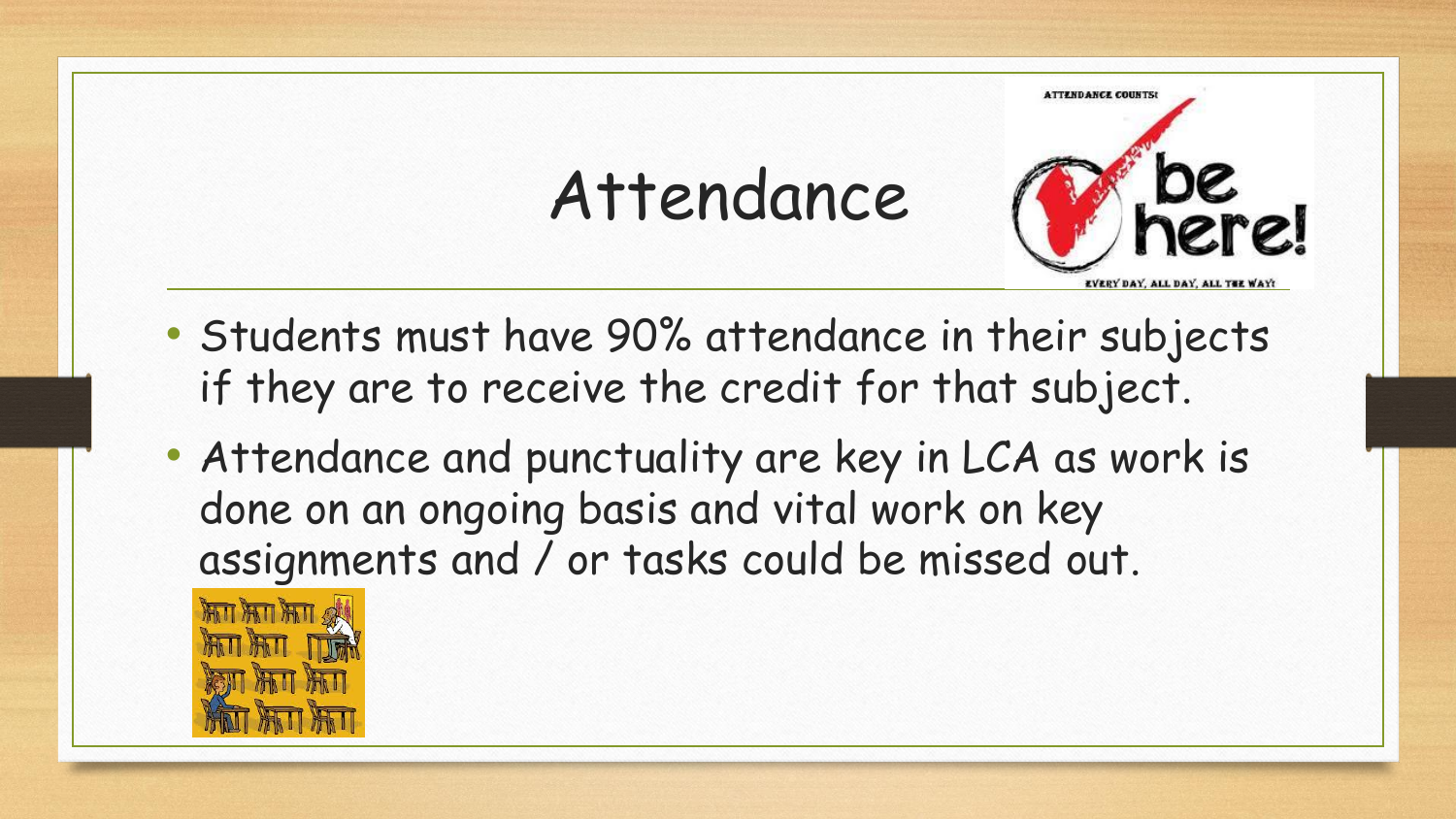

- There are 7 Tasks in LCA to be completed over the 2 year course.
- Each of the students Tasks is worth 10 credits.
- Each student will be interviewed by an external examiner on an allocated day and time and their task will be graded by them.
- Students receive marks not only on what they produce in a task but also their ability to discuss and evaluate their tasks.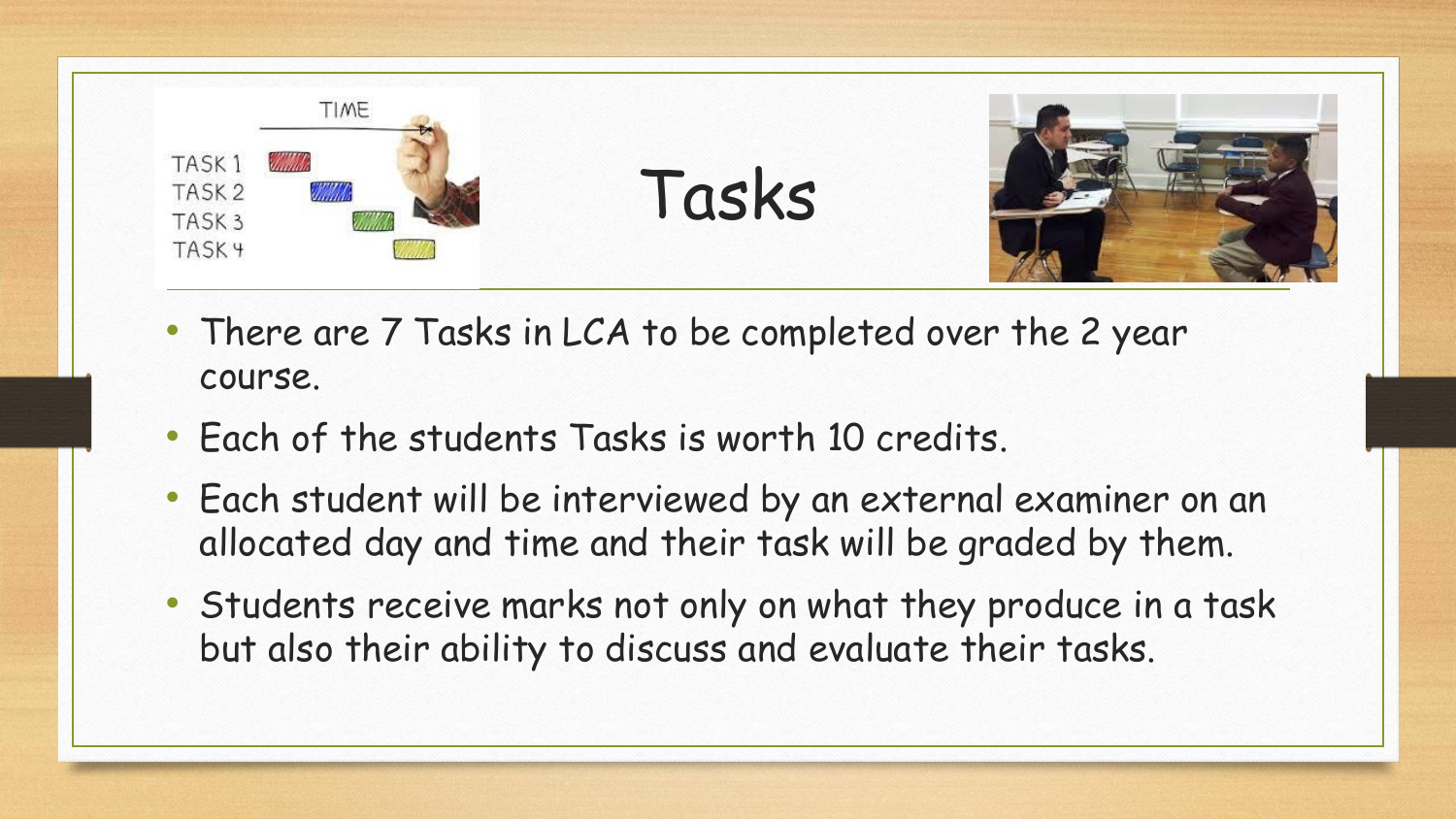

Work Experience



- Students embark on two sets of two weeks work experience in 5th and 6th year. [November and March]
- Or Block Every Wednesday 9-1
- Students are encouraged to undertake work experience in an area that is of interest to them and that they may wish to pursue after school.
- Students are covered by school insurance.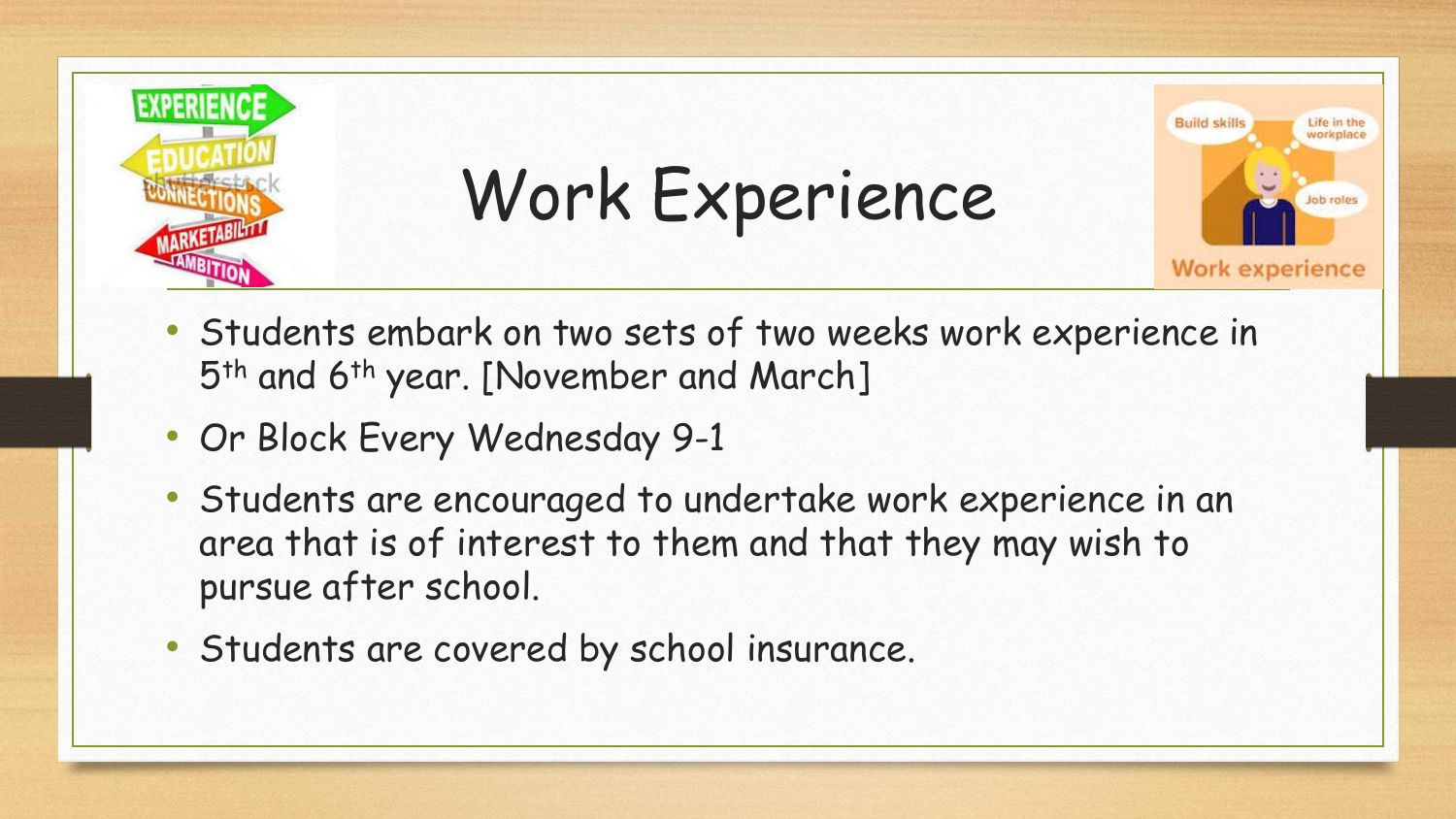# Subjects offered in this school

- English & Communications<sup>\*\*</sup>
- Gaeilge\*<sup>^</sup>
- Maths Application^
- Leisure & Recreation
- Construction\*^ or Hair & Beauty\*^
- RSE
- Arts Visual or Music\*

these subjects

- Engineering or Hotel Catering & Tourism
- Vocational Preparation\*
- Careers Guidance
- ICT
- Social Education<sup>^\*</sup>
- Office Administration and Customer Care\*^
- Personal Reflection/Practical achievement task \*
- \*Tasks/Orals in <br>these subjects MFL\* ^ (German in September 21)

^Exams in these subjects done in this school\*\*\*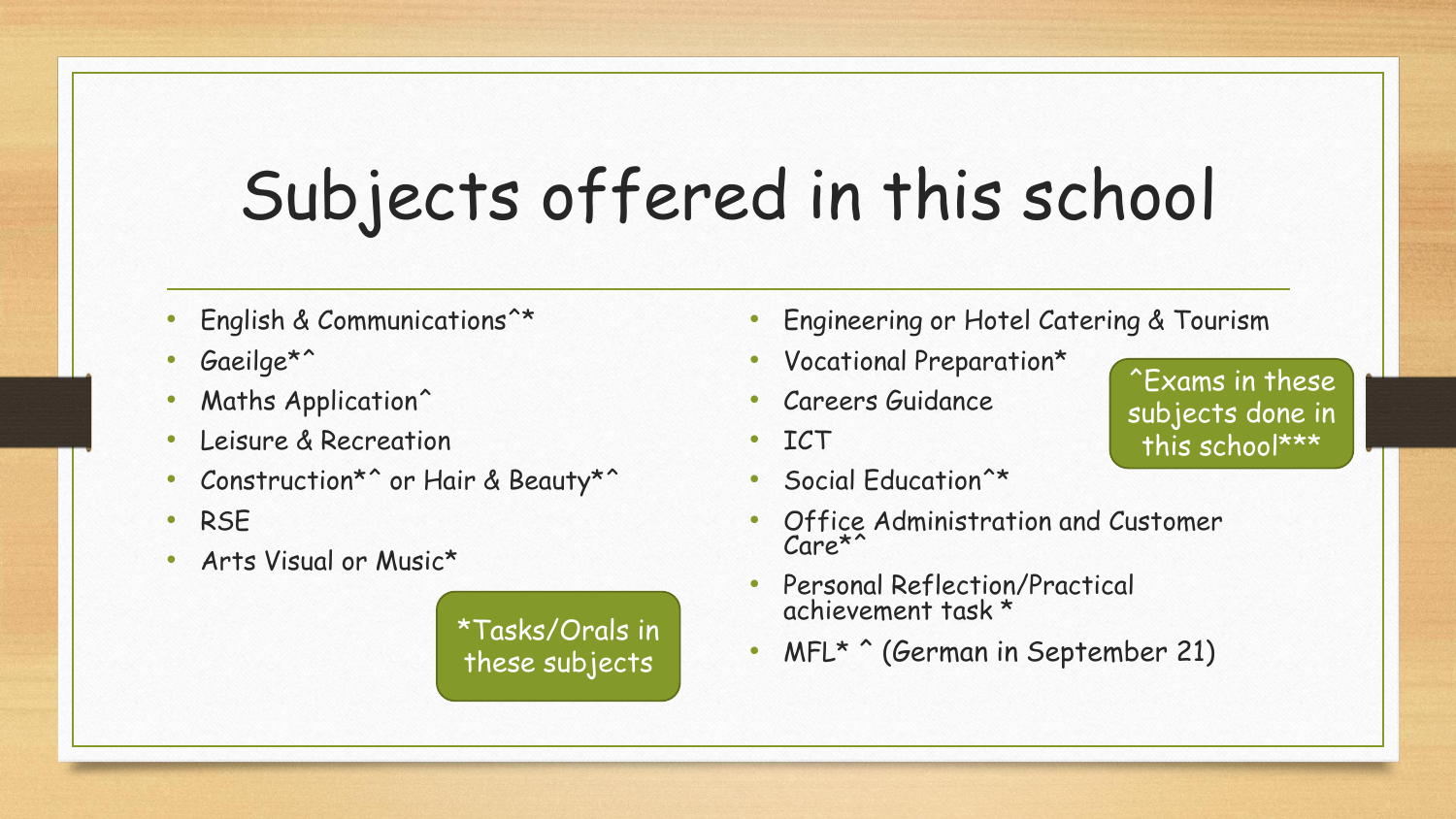

- On successful completion of the LCA course, students still leave the school with a Leaving Cert qualification.
- Students can access further education by means of a PLC [Post Leaving Certificate Course] run in many Colleges of Further Education in Dublin or nationwide.
- If students are successful in their chosen PLC, and receive their required result they can then apply to a college or an I.T.